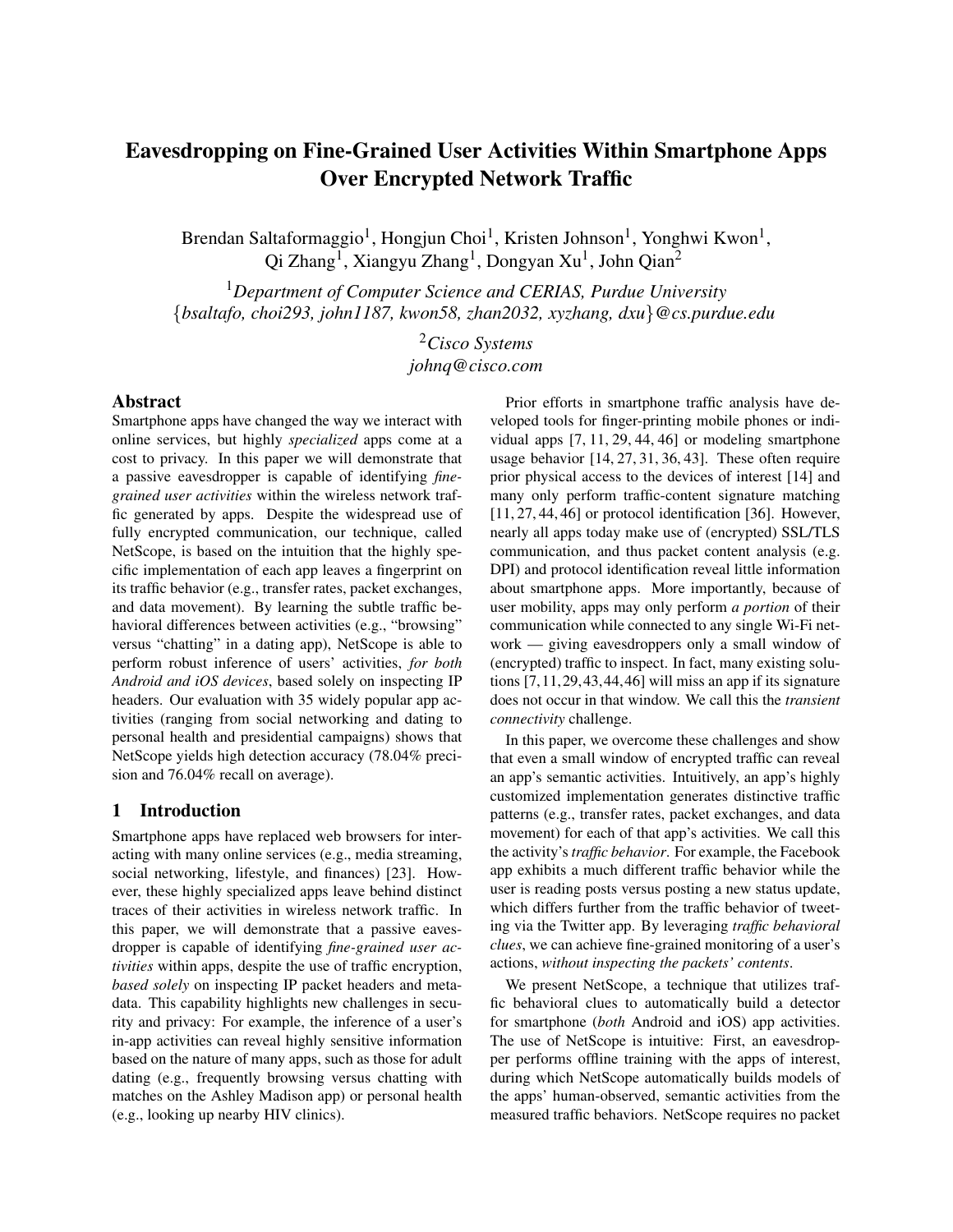content and no access to/knowledge of any target (victim) devices. The traffic measurements are converted to feature sets, and a *behavioral feature clustering* method is used to isolate similar behaviors. The most distinct behaviors are learned by *two complementary machine learning models* which NetScope packages into a *detection module* to be deployed at Wi-Fi access points (or other network traffic collection devices) for lightweight, online monitoring of users' activities.

We have evaluated NetScope in a lab deployment involving 7 different users with 2 iPhones and 5 different Android phones. The 35 subject app activities range from generic apps (e.g., Facebook, YouTube) to highly specialized apps for dating (e.g., OkCupid, Ashley Madison), health (e.g., HIV monitoring), and political campaigns (those of Bernie Sanders and Ben Carson). NetScope is shown to detect this variety of activities with high accuracy. To the best of our knowledge, NetScope is among the first to enable smartphone app activity eavesdropping from IP headers only and, by doing so, reveal new privacy implications of using specialized, privacy sensitive apps via public/monitored Wi-Fi networks.

#### 2 Challenges and Solution Overview

Traditional (non-smartphone) traffic analysis techniques rely on deep packet inspection (DPI) [10,16,28], protocol identification [6, 20, 34, 35] and, more recently, fingerprinting encrypted website-traffic [4, 15, 21, 24, 33] and detecting protocols post-encryption [39, 42]. Unfortunately, recent studies [11, 31, 43, 44] have shown that the new paradigms of mobile app network communication limit their applicability.

For privacy, apps direct all traffic through SSL/TLS connections. Hence traffic signatures and DPI cannot be applied to the majority of mobile apps, and identifying specific *values* within an app's traffic is impossible. Further, as observed in [31, 43], apps' traffic follows vastly different patterns (e.g., persistent, with both server and client tracking semantic context and state) than that of HTTPS traffic, so encrypted web-traffic fingerprinting techniques [4, 15, 33] would be unable to interpret an app's traffic. Still, some post-encryption protocol detection tools could apply to app protocols [35, 39, 42], thus we are motivated to enable much more *fine-grained* detection of semantic user-actions within apps' traffic.

Prior work has assumed that apps may be identified by the domain name or IP addresses with which they communicate [7, 36]. However, this simple heuristic is too coarse-grained and error-prone. Many services are hosted in commercial clouds (e.g., many of our test cases only use Microsoft Azure). Moreover, cloud-hosted services make use of load balancers, making it impossible to map back-end server's IP addresses to services. Most importantly, NetScope's goal is *not* just to identify the



Figure 1: NetScope models each server transaction's fine-grained traffic behavior separately.

app, but to identify actions within the app, which is impossible via only IP/hostname resolution.

Further, mobile apps may *only perform a portion of their network communication over any single wireless network*. This is because smartphones may switch between the cellular network and in-range Wi-Fi networks seamlessly. In the past, network communications were modeled as automata with state transitions based on traffic patterns [6]. However, this is no longer effective for apps, because a single network may only observe a subset of an app's traffic (missing the beginning, end, or both). Essentially, the eavesdropper "drops in" on the middle of the app's communication. We call this the *transient connectivity* challenge. To the best of our knowledge, no existing traffic analysis tools consider (nor overcome) this challenge.

#### 2.1 Traffic Behavior-Based Inference

In light of the above challenges, we propose modeling the traffic's *fine-grained behaviors*. Intuitively, each app is implemented differently, as determined by its semantics. We observe that such implementation differences induce *activity-specific traffic behaviors*. Each activity within an app (e.g., posting to versus reading Facebook) will generate discernible differences in their traffic. NetScope leverages such differences to infer the user's activities using *app behavior-based traffic models*. To build these models, NetScope decomposes the traffic based on several design features of modern apps' network connections. As a running example, Figure 1 shows how NetScope observes an app's network behavior from traffic handled by a Wi-Fi access point.

During our app profiling, we observed that each activity will connect to multiple servers in parallel, each with a specific purpose. For simplicity, Figure 1 shows one activity connecting to 3 servers: gateway, ad, and CDN servers. The app's communication with each server behaves differently based on that server's purpose. NetScope leverages this per-server behavior to build models for each *server transaction* (a packet stream between the device and a remote server) independently, as shown in Figure 1. In Figure 1 each server transaction's behavior is simplified as a curve, but in fact,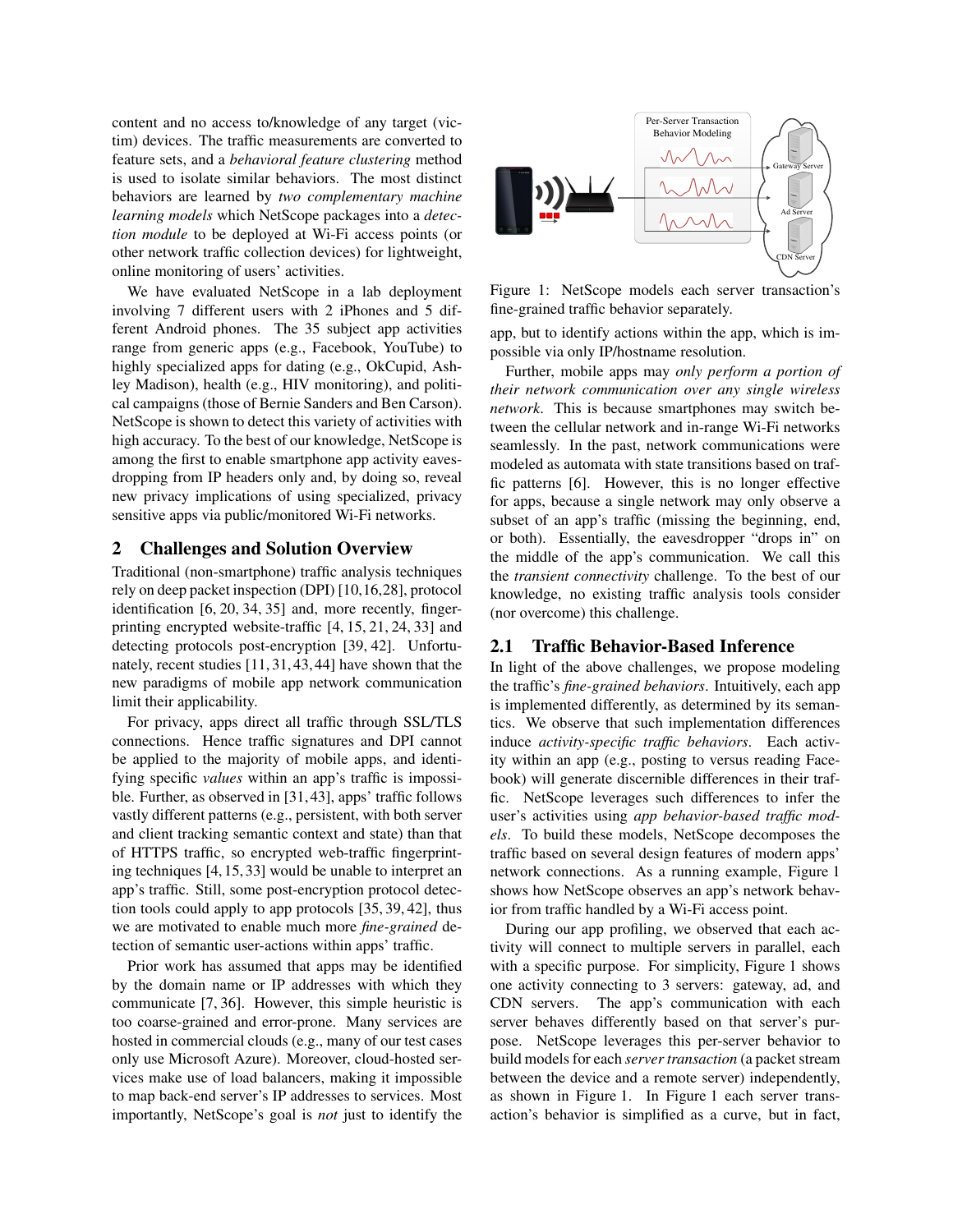NetScope uses 26 metrics per measurement to model the traffic's behavior (Section 3).

During offline training, NetScope makes fine-grained (5 ms) measurements of each server transaction's behavior. These measurements are grouped based on their similarity, and the most unique behaviors are chosen to build models. Intuitively, NetScope aims to detect the server transactions by matching models of their most distinctive behaviors. Because the measurements are taken over such small time intervals, each behavior model represents a fine-grained (sub-second) portion of a transaction's traffic. During online detection, this allows NetScope to overcome the *transient connectivity* challenge because each model can match only a small subset of the app's traffic.

### 3 NetScope Design

NetScope's training is performed offline once to build traffic behavior models. To collect training data, NetScope will listen on a training Wi-Fi access point (to which only the training device is connected) and log the IP headers and relative timestamps for all packets it observes. Training is conducted such that the user (eavesdropper) only needs to perform a semantic activity (e.g., viewing a YouTube video) on the training device and then give NetScope the name of the activity that is being modeled (e.g., "YouTube play"). Note also that such training could be more automatic via existing smartphone UI exercising utilities [1, 2].

#### 3.1 Feature Extraction

A behavior model is a representation of how that traffic "moves" through the access point *per server transaction*. NetScope partitions the traffic log into server transactions containing all the IP headers (in temporal order) which the device sent to/received from each remote server. Once the traffic log is partitioned into server send/receive transactions, each transaction's behavior will be modeled separately. However, because of the transient connectivity challenge, we cannot assume that the entire transaction will be observed during online detection. Thus, instead of computing the behavior of the entire transaction, we divide it into *behavior measurements* — a measurement of the traffic's behavior over a very small time window (5 ms in our implementation).

Lastly, care is taken when choosing metrics for the behavior measurements. In the next section, these metrics will be the feature sets for NetScope's machine learning algorithms, and thus they must be comparable between any observed network traffic. For example, packet counts would be misleading because the same activity may transmit data of variable sizes (e.g., long versus short text messages). Thus we designed the following metrics (26 data points total) to measure the traffic's *implicit behaviors* that are not *explicitly* observable from any packet content. Each of the following metrics is computed for every behavior measurement (i.e., 5 ms time interval) within the server transactions.

*Send and Receive Average Inter-Packet Times* are two measurements which consider how quickly the server is sending packets to the app and vice versa. NetScope computes an average of the time differences between every consecutive packet in the send and receive transactions: |*P*|−1

$$
AvgIPT(P) = \frac{\sum_{i=1}^{|P|-1} (ts_{i+1} - ts_i)}{|P|-1}
$$
 (1)

where  $P$  is the set of sent or received packets and  $ts_i$  is the timestamp of the  $i<sup>th</sup>$  packet. Intuitively, these measure the transaction's "bursts" (i.e., many adjacent packets versus few distant packets).

*Send and Receive Packet Count Ratios* measure the ratios of the total number of packets that the app sends to and receives from the server (i.e., how "chatty" the server and app are). Specifically, if the app sends *csend* packets to the server and receives *crecv* packets then the send and receive ratios are calculated as:

$$
PCR_{send} = \frac{c_{send}}{c_{send} + c_{recv}}, PCR_{recv} = \frac{c_{recv}}{c_{send} + c_{recv}} \tag{2}
$$

Note that ratios, rather than the raw counts, allow the measurement to be generalizable to all activities we model.

*Send and Receive Data Size Ratios* measure the ratios of the total data sent to and received from the server. Unlike the transaction's "chattiness", this measurement represents how much data is flowing between the two. For an app which sends *msend* bytes of data and receives *mrecv* bytes, the ratios are calculated as:

$$
DSR_{send} = \frac{m_{send}}{m_{send} + m_{recv}}, \, DSR_{recv} = \frac{m_{recv}}{m_{send} + m_{recv}} \tag{3}
$$

Comparing these metrics to the previous two reveals a significant amount about the activity, e.g., streaming video from the server (low chat, heavy download) versus instant messaging (high chat, similar data ratios).

*Packet Size Classification* considers the distribution of data sizes. For example, a transaction with 3 1024-byte packets should be modeled differently than 12 256-byte packets. To capture this relation, we divided the possible single packet size range into 10 disjoint ranges. NetScope computes the number of packets sent and received within the measurement window with sizes within each range and then normalizes by the total number of sent or received packets, respectively. The resulting 20 ratios model how the data is distributed among the packets being sent and received.

#### 3.2 Building Behavioral Models

The majority of the behavior measurements will be similar across multiple activities, but each activity also contains enough unique behaviors to be distinguishable. Iso-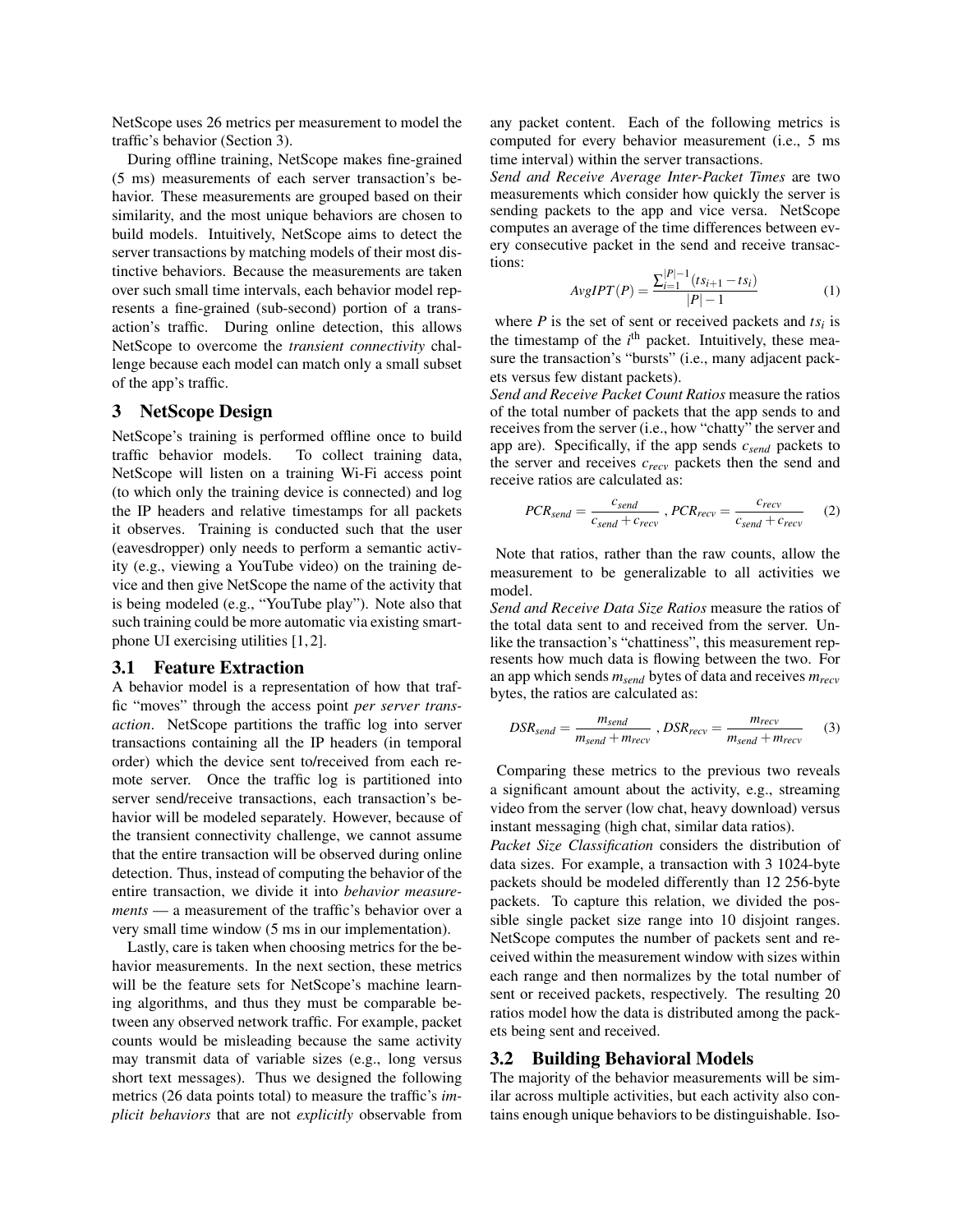

Figure 2: NetScope models each activity's unique traffic behaviors with two complementary machine learning models.

lating these unique behaviors within the behavior measurements (tens of thousands of them) can be modeled as a data mining/clustering problem. NetScope uses the K-means clustering (unsupervised machine learning) algorithm to partition the input feature sets into K clusters based on their distance from each other and the clusters' centers. The resulting clusters contain disjoint subsets of the behavior measurements. Among these, some are tightly clustered (the measurements within are highly similar) and some are loosely clustered (only somewhat similar to each other, but less similar to the other clusters). In this way, the clusters reveal which behavior measurements are most distinctive.

The K-means algorithm requires K (the number of clusters) as input. However, NetScope cannot know *a priori* how many clusters will be needed to identify the unique feature sets (a common problem in complex data mining applications). Thus NetScope relies on *an incremental clustering algorithm* to find an appropriate number of clusters based on the observed accuracy. Given *N* feature sets, NetScope runs the K-means clustering algorithm starting at  $K = \frac{N}{8}$  until  $K = \frac{N}{4}$  in 100 iterations. Each run yields new clusters and an average *inertia*, which measures how tightly the feature sets are clustered (the within-cluster sum of squares). NetScope plots the inertia values and performs a change point analysis to determine if the increasing K value is no longer yielding significant inertia improvements. If a change point is never detected, NetScope stops iterating at  $K = \frac{N}{4}$  which, through experimentation, we find to be a reasonable cutoff (i.e., 1 cluster for every 4 feature sets). When a suitable K value is found, NetScope records which cluster each feature set belongs to. We call these clusters of behavior measurements *traffic behavior models*.

Figure 2 shows a simplified example: Two activities with one server transaction each. The network traffic yields 6 behavioral measurements, and of those, 4 are unique (both activities exhibit behavior *B*). Clustering these behavior measurements with  $K = 5$  isolates the 4 unique behaviors. Note that behavior models are not activity or server transaction specific. As Figure 2 shows, they are derived from behavior measurements taken from every training activity. This makes behavior models more general (similar behaviors exhibited by different apps will share the same model) and more accurate compared to training separate cluster models. Intuitively, if NetScope can compare and contrast more behaviors, then each behavior model will be more precise.

NetScope must connect the generic behavior models to the activity(ies) which exhibit them. However, because of transient connectivity, NetScope cannot assume that it will later observe the exact same set of behaviors modeled. Thus, the models of each activity must allow for some behaviors to be missing during detection. Further, we want to use a model which will give more weight to unique behaviors and less weight to behaviors which are common among multiple activities. In Figure 2, the behavior models for *A* and *C* are stronger indicators of Activity 1, compared to the behavior model for *B*.

NetScope uses a multi-class support vector machine (SVM) — a widely used supervised machine learning method focusing on high classification accuracy with many possible observations. NetScope constructs a feature matrix: each row consisting of the app activity labels and binary features (i.e., values 0 or 1) representing if any server transaction within this activity produced the given behavior model. For the K identified behavior models, the matrix columns 2 through  $K+1$  are each assigned 1 or 0 to represent if that activity produced that behavior model. The trained SVM model captures the relation that: given a set of behavior models, the model determines which activity produces a similar set of behaviors.

Notice that we did not explicitly separate the behavior models by server transaction, because the multi-class SVM will *implicitly* capture this relationship. Consider Figure 2: For Activity 1 assume that behaviors *A* and *C* are exhibited by two separate server transactions. The multi-class SVM model for Activity 1 will be trained with behaviors *A*, *B*, and *C* marked 1. As desired, this captures the relationship that detecting behaviors *A* and *C* lead to a more confident match of App 1 than just detecting *A* or *C* alone.

NetScope packages the cluster model and SVM into a *detection module* to be distributed at Wi-Fi access points to monitor smartphones for the trained behaviors.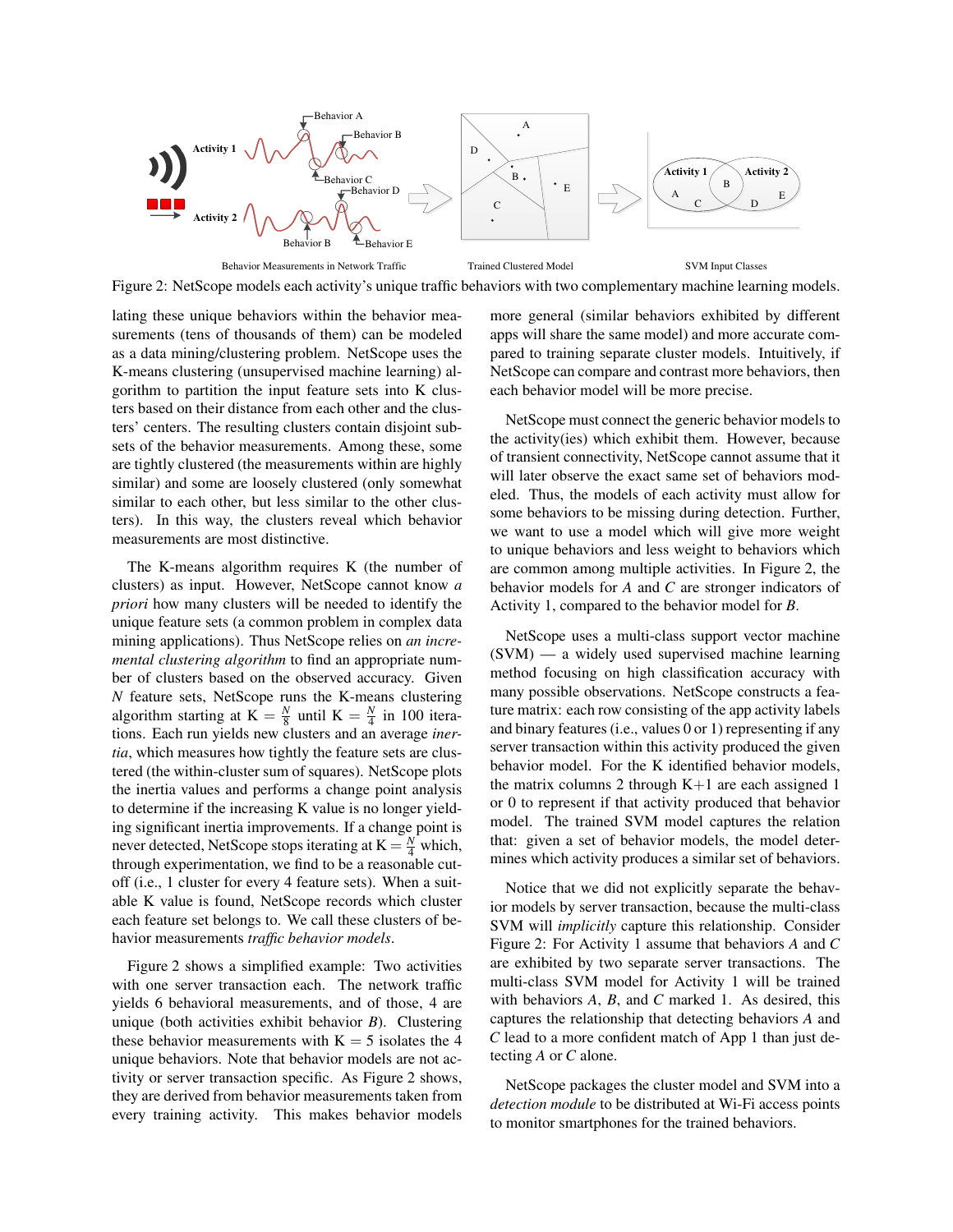### 3.3 User Activity Detection

The NetScope detection module takes as input a stream of IP packet headers and outputs labels for which activity behaviors it observes in the traffic. NetScope inspects traffic from different phones separately. For each packet that the detection module processes, it builds a set of server transactions. If the packet belongs to an on-going server transaction, then NetScope updates that transaction's behavior measurements. Otherwise, a new server transaction is registered and NetScope waits to collect enough packets for the first behavior measurement to be computed (as in Section 3.1). NetScope then determines which behavior model matches each new behavior measurement. To do this, NetScope consults the trained cluster model: Given an unknown behavior measurement, the cluster model will report which cluster the new behavior would fall in. At this point, NetScope does not consider if this measurement is *not* a known behavior (i.e., traffic which we did not train for), instead this will be handled naturally by the multi-class SVM model later.

Finally, for each new behavior model in the traffic, NetScope attempts to match the known set of concurrent behaviors with an activity's model. For this, NetScope builds a test feature set from the observed behavior models, and this unlabeled row is tested with the multi-class SVM model. This yields a list of probabilities representing how well each training matrix row matches the testing data. If no row matches above 60% then NetScope discards the result and continues collecting traffic. We chose a cutoff of 60% because we find that true matches occur with above 85% confidence, but mismatches (i.e. traffic we did not train for) result in less than 50% confidence. If any rows match above the cutoff, then NetScope reports the best matching row's label as a detection.

### 4 Evaluation

We have implemented NetScope in Python (∼7K lines of code). Data collection is performed using the tcpdump utility and processed via the dpkt library [12]. For NetScope's machine learning models we employ the widely-used scikit-learn library [25].

# 4.1 Training and Deploying NetScope

We conducted the training as described in Section 3 using one Samsung Galaxy S4 phone and a set of 35 different user activities which we aimed to detect, summarized in Table 1. We chose the apps in Table 1 based on two criteria: 1) their top ranking among free apps in *both* the Google Play Store and Apple App Store or 2) their highly specialized, privacy sensitive activities. We repeated data collection for each activity 4 times. This processing took 52 minutes from start (input all collected training data) to finish (output trained NetScope detection module).

Deployment Setup To recreate a typical rogue Wi-Fi hotspot scenario, we set up a new Wi-Fi access point in our lab (for members of this project only). We installed packet header logging functionality on the access point and set this as the default Wi-Fi network for the 7 project members' personal smartphones: an HTC Desire 500, LG G2, LG G3, and 2 Samsung Galaxy S4s, as well as 1 iPhone 6 and 1 iPhone 6 Plus. Each project member interacted with the test apps to generate a variety of activities (along with any typical background traffic generated by each device) in the network trace for evaluation. In addition, four members' laptops solely used the Wi-Fi over the deployment period, but as Section 3.3 mentioned, NetScope ignored these devices during its operation. After collecting a sufficiently large Wi-Fi trace (containing a total of 667 app activities to detect), we replayed the entire trace to the NetScope detection module (as if the packets were arriving in real time) and recorded its detection results.

### 4.2 Detection Results

To obtain ground truth (i.e., the activities that were actually performed), all project members logged the date and time they performed any of the 35 activities from Table 1 (this was done via a script added to the users' smartphones). We processed these logs and NetScope's output to measure the detection module's accuracy.

Table 2 presents NetScope's detection results across all 7 smartphones. Columns 1, 2, and 3 show the activity, ground truth (number of times that the users performed that activity), and the number of times NetScope correctly detected that activity, i.e., the true positives (TP), respectively. Column 4 shows the number of times NetScope misclassified that activity as a different activity, and the times NetScope did not detect that activity occurring (not misclassified) is shown in Column 5. The sum of Columns 4 and 5 is the false negative count (FN). Column 6 shows the false positive (FP) count (other activities classified as that row's activity). Precision and recall are shown in Columns 7 and 8, respectively.

Table 2 shows that NetScope achieves very high detection accuracy. Column 7 shows that NetScope's average precision is 78.04%. This denotes that among all of NetScope's identifications, 78.04% of them are correct. Average recall is also high: 76.04%. This can be understood as 76.04% of the activity instances in the network traffic were correctly detected.

Table 2 shows that NetScope is sensitive enough to accurately distinguish between similar activities in different apps. For example, listening to music on the Pandora and Spotify apps both have precision above 76% and recall above 72%. From Table 2 we can see that even these similar activities provide distinguishing characteristics in their network behaviors.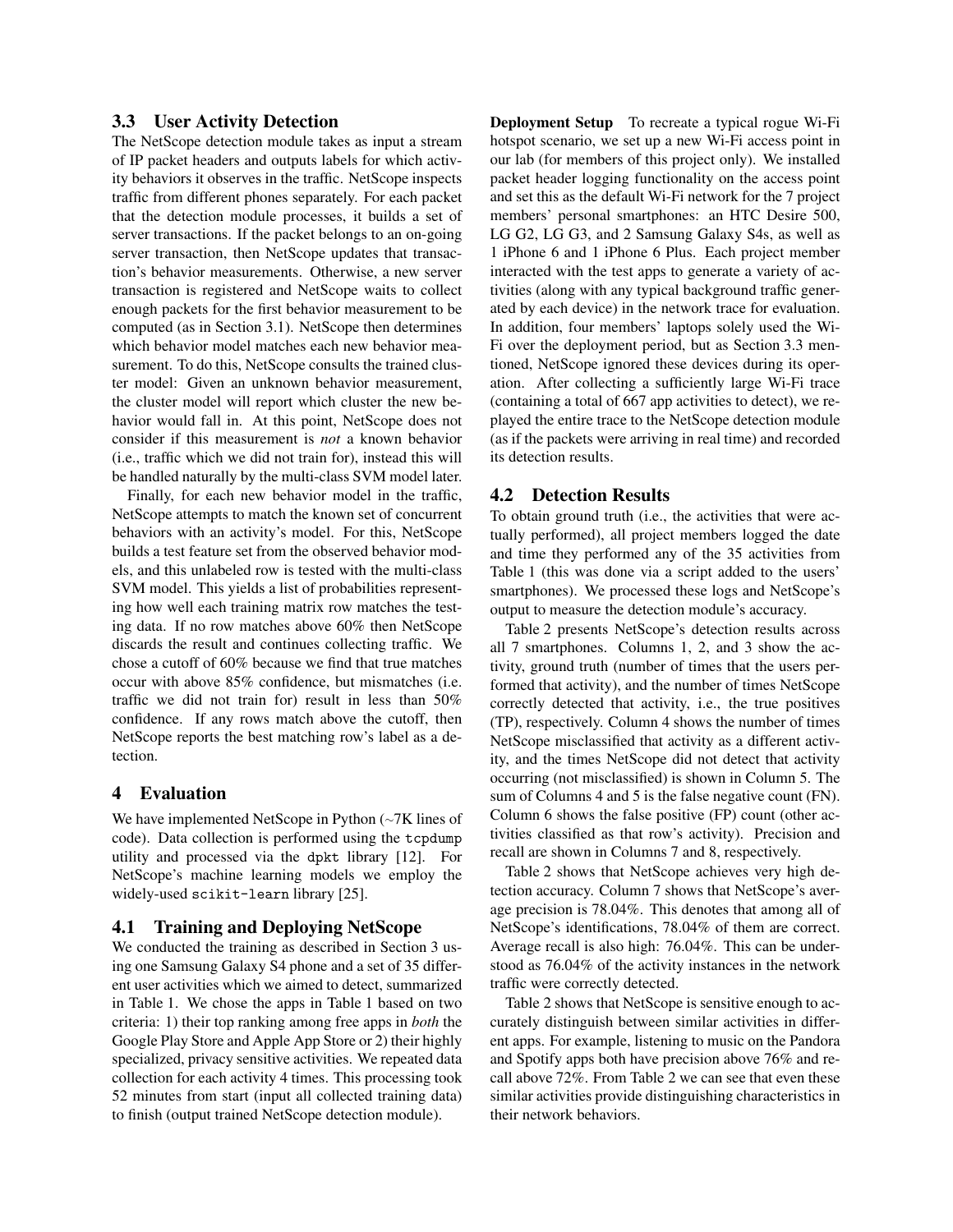| Category                                                          | App                         | User Activity (Detection Target)                 | <b>Training Label</b>        | Dominant Network Behavior    |  |  |
|-------------------------------------------------------------------|-----------------------------|--------------------------------------------------|------------------------------|------------------------------|--|--|
|                                                                   | <b>CNN News</b>             | <b>CNN</b> Read<br>Browse and read news articles |                              |                              |  |  |
| News & Politics                                                   | Bernie Sanders 2016         | Read stances and news updates                    | <b>Sanders Read</b>          |                              |  |  |
| Personal Health<br>Social<br>Dating<br>Travel & Local<br>Shopping | Ben Carson 2016             | Read stances and news updates                    | Carson Read                  | Download content, bursty     |  |  |
|                                                                   | <b>HIV</b> Atlas            | Lookup treatment information                     |                              |                              |  |  |
|                                                                   |                             | Lookup HIV test clinics                          | <b>HIV Clinics</b>           |                              |  |  |
|                                                                   | Facebook                    | Read Facebook Feed<br><b>Facebook Feed</b>       |                              |                              |  |  |
|                                                                   |                             | Post to Facebook                                 | <b>Facebook Post</b>         | Upload content               |  |  |
|                                                                   | Twitter                     | <b>Twitter Tweet</b><br>Post new tweet           |                              |                              |  |  |
| Communication<br>Media Streaming                                  |                             | Read tweets                                      | <b>Twitter Read</b>          | Download content, steady     |  |  |
|                                                                   | Instagram                   | <b>Browse Posts</b>                              | <b>Instagram Browse</b>      | Download content, bursty     |  |  |
|                                                                   |                             | Post to Instagram                                | <b>Instagram Post</b>        | <b>Upload</b> content        |  |  |
|                                                                   | Snapchat                    | Photo Chat on Snapchat                           | <b>Snapchat Chat</b>         |                              |  |  |
|                                                                   | Tinder                      | Browse potential matches                         | <b>Tinder Browse</b>         |                              |  |  |
|                                                                   |                             | Chat with connections                            | <b>Tinder Chat</b>           | <b>Interactive</b>           |  |  |
|                                                                   | OkCupid                     | Browse potential matches                         | OkCupid Browse               | (bursty upload and download) |  |  |
|                                                                   |                             | Chat with connections                            | OkCupid Chat                 |                              |  |  |
|                                                                   | Ashley Madison <sup>1</sup> | Browse potential matches                         | <b>Ashley Madison Browse</b> |                              |  |  |
|                                                                   | Google Maps                 | Search location and view maps                    | Google Maps                  |                              |  |  |
|                                                                   |                             | <b>Browse Yelp</b>                               | <b>Yelp Browse</b>           | Download content, steady     |  |  |
|                                                                   | Yelp                        | Search Yelp                                      | <b>Yelp Search</b>           | Download content, bursty     |  |  |
|                                                                   | Amazon                      | Browse online store                              | <b>Amazon Browse</b>         |                              |  |  |
|                                                                   | Facebook Messenger          | Chat with friends                                | <b>Messenger Chat</b>        | <b>Interactive</b>           |  |  |
|                                                                   | Skype                       | Video call with friend                           | <b>Skype Video</b>           |                              |  |  |
|                                                                   |                             | Voice call with friend                           | Skype Voice                  |                              |  |  |
|                                                                   |                             | Message chat with friend                         | <b>Skype Chat</b>            |                              |  |  |
|                                                                   | Gmail                       | Read email                                       | <b>Gmail Read</b>            | Download content, bursty     |  |  |
|                                                                   |                             | Send email                                       | <b>Gmail Send</b>            | <b>Upload</b> content        |  |  |
|                                                                   | WhatsApp                    | Message chat with friend                         | <b>WhatsApp Chat</b>         | Interactive                  |  |  |
|                                                                   | <b>Spotify Music</b>        | Navigate through playlists                       | <b>Spotify Navigate</b>      |                              |  |  |
|                                                                   |                             | Listen to music                                  | Spotify Listen               | Download content, steady     |  |  |
|                                                                   | YouTube                     | Watch videos                                     | <b>YouTube Play</b>          |                              |  |  |
|                                                                   |                             | Search and browse videos                         | YouTube Navigate             | Interactive                  |  |  |
|                                                                   | Netflix                     | <b>Browse through videos</b>                     | <b>Netflix Browse</b>        | Download content, bursty     |  |  |
|                                                                   |                             | <b>Watch Videos</b>                              | Netflix Watch                | Download content, steady     |  |  |
|                                                                   | Pandora                     | Listen to music                                  | Pandora Listen               |                              |  |  |

Table 1: Training Activities for Various Apps with Diverse Network Behaviors.

Detection Time As an online eavesdropping tool, it is important that the detection module be light-weight and efficient in order to produce near real-time results. On average the classifier took 0.62 seconds to produce a result from input behavior measurements. Thus, any bottleneck for detection comes from collecting behavior measurements to match a behavior model. Through measurements performed during online deployment, we found that it took between 50 and 300 behavior measurements to match the activity models reliably. Thus it took between 0.25 seconds to 1.5 seconds of traffic observation to yield a result.

### 4.3 Device/Platform-Generic Detection

Surprisingly, these results were obtained via the NetScope detection module *trained with only one Samsung Galaxy S4*: A NetScope detection module is found to be *cross-platform*, working with both iPhone and Android traffic. To get a better idea of how NetScope performed with each device, we calculated the per device detection results.

Table 3 shows that, although being trained with only the Samsung Galaxy S4, NetScope performs well across all devices and platforms. Interestingly, we notice a

"step-wise" effect in precision as the device's operating systems differ more from the training device's. Both Android 4.4.2 devices perform the best: the LG G3's precision is 89.6% and the training Samsung Galaxy S4's is 93.2%. The most closely related OS is Android 5.0, which also shows good results: the LG G2's precision is 74.29% and the (not training) Samsung Galaxy S4's is 74.07%. The remaining (most different) cases exhibit precisions between 43.43% and 72.04%. Note also that we *purposely* trained NetScope with a very restrictive data set (only 1 device and 4 repetitions of each activity) to evaluate the power of generalizing its signatures. In a real-world deployment, it would make more sense to train with data from each platform (or at least a variety of platforms) which one intends to observe during detection.

# 4.4 User Privacy Implications

NetScope's high detection accuracy raises serious privacy implications. While we by no means condone such applications, NetScope can be used to infer user privacysensitive information, especially from highly specialized personal apps.

To highlight this privacy impact, we have included HIV Atlas (one of the most popular HIV management apps) in our test cases. We tested NetScope with the

<sup>&</sup>lt;sup>1</sup>The Ashley Madison app charges users for sending chat messages, so we excluded that activity from our training data set.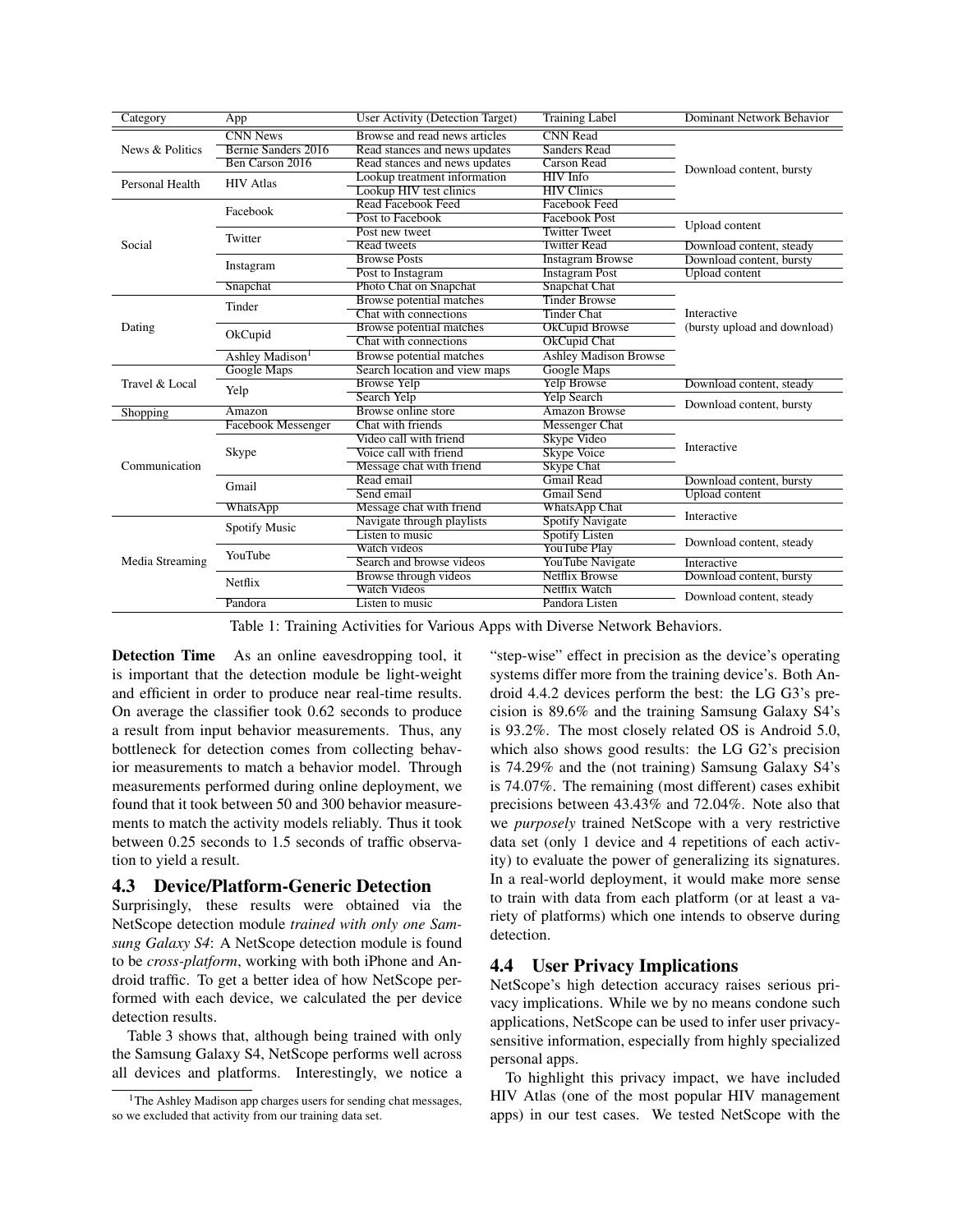| App Activity                 | Ground Truth    | $\overline{\text{TP}}$ | Misclassify     | <b>Miss</b>      | $_{\rm FP}$     | Precision  | Recall  |
|------------------------------|-----------------|------------------------|-----------------|------------------|-----------------|------------|---------|
| <b>CNN</b> Read              | 33              | 19                     | 14              | $\theta$         | 10              | 65.52%     | 57.58%  |
| <b>Sanders Read</b>          | $\overline{25}$ | $\overline{25}$        | $\overline{0}$  | $\overline{0}$   | 1               | 96.15%     | 100.00% |
| <b>Carson Read</b>           | $\overline{21}$ | 13                     | 8               | $\overline{0}$   | $\overline{2}$  | 86.67%     | 61.90%  |
| <b>HIV</b> Info              | $\overline{24}$ | $\overline{13}$        | $\overline{8}$  | $\overline{3}$   | $\overline{0}$  | $100.00\%$ | 54.17%  |
| <b>HIV Clinics</b>           | $\overline{24}$ | 19                     | 5               | $\overline{0}$   | $\overline{8}$  | 70.37%     | 79.17%  |
| <b>Facebook Feed</b>         | $\overline{36}$ | $\overline{15}$        | $\overline{21}$ | $\mathbf{0}$     | $\overline{20}$ | 42.86%     | 41.67%  |
| <b>Facebook Post</b>         | 24              | $\overline{16}$        | 6               | $\overline{2}$   | $\overline{11}$ | 59.26%     | 66.67%  |
| <b>Twitter Tweet</b>         | 24              | $\overline{17}$        | 7               | $\overline{0}$   | $\overline{2}$  | 89.47%     | 70.83%  |
| <b>Twitter Read</b>          | $\overline{10}$ | $\overline{10}$        | $\overline{0}$  | $\overline{0}$   | $\overline{2}$  | 83.33%     | 100.00% |
| <b>Instagram Browse</b>      | 11              | 6                      | 5               | $\overline{0}$   | 15              | 28.57%     | 54.55%  |
| <b>Instagram Post</b>        | $\overline{11}$ | $\overline{4}$         | $\overline{7}$  | $\overline{0}$   | $\overline{0}$  | 100.00%    | 36.36%  |
| Snapchat Chat                | 11              | 8                      | $\overline{3}$  | $\overline{0}$   | $\overline{9}$  | 47.06%     | 72.73%  |
| <b>Tinder Browse</b>         | $\overline{27}$ | $\overline{22}$        | $\overline{4}$  | 1                | $\overline{0}$  | 100.00%    | 81.48%  |
| <b>Tinder Chat</b>           | $\overline{25}$ | 20                     | $\overline{4}$  | 1                |                 | 95.24%     | 80.00%  |
| <b>OkCupid Browse</b>        | 19              | $\overline{17}$        | $\overline{2}$  | $\overline{0}$   | 7               | 70.83%     | 89.47%  |
| <b>OkCupid Chat</b>          | $\overline{21}$ | 20                     |                 | $\overline{0}$   | $\overline{0}$  | 100.00%    | 95.24%  |
| <b>Ashley Madison Browse</b> | $\overline{22}$ | $\overline{21}$        | 1               | $\overline{0}$   | 1               | 95.45%     | 95.45%  |
| Google Maps                  | $\overline{34}$ | 34                     | $\overline{0}$  | $\overline{0}$   | $\overline{3}$  | 91.89%     | 100.00% |
| <b>Yelp Browse</b>           | $\overline{11}$ | 8                      | 3               | $\boldsymbol{0}$ | 5               | 61.54%     | 72.73%  |
| <b>Yelp Search</b>           | $\overline{11}$ | 5                      | 6               | $\overline{0}$   | $\overline{10}$ | 33.33%     | 45.45%  |
| <b>Amazon Browse</b>         | 11              | 4                      | 7               | $\overline{0}$   |                 | 80.00%     | 36.36%  |
| <b>Messenger Chat</b>        | 19              | $\overline{17}$        | $\overline{2}$  | $\overline{0}$   | $\overline{14}$ | 54.84%     | 89.47%  |
| Skype Video                  | 9               | 9                      | $\overline{0}$  | $\overline{0}$   | $\overline{0}$  | 100.00%    | 100.00% |
| <b>Skype Voice</b>           | 9               | $\overline{9}$         | $\overline{0}$  | $\overline{0}$   | $\overline{0}$  | 100.00%    | 100.00% |
| <b>Skype Chat</b>            | $\overline{9}$  | 9                      | $\overline{0}$  | $\overline{0}$   | 8               | 52.94%     | 100.00% |
| <b>Gmail Read</b>            | $\overline{11}$ | $\overline{11}$        | $\overline{0}$  | $\overline{0}$   | 5               | 68.75%     | 100.00% |
| <b>Gmail Send</b>            | 11              | $\overline{11}$        | $\overline{0}$  | $\overline{0}$   | $\overline{0}$  | 100.00%    | 100.00% |
| <b>WhatsApp Chat</b>         | $\overline{11}$ | $\overline{11}$        | $\mathbf{0}$    | $\overline{0}$   | 6               | 64.71%     | 100.00% |
| <b>Spotify Navigate</b>      | 18              | 18                     | $\overline{0}$  | $\overline{0}$   | $\overline{2}$  | 90.00%     | 100.00% |
| <b>Spotify Listen</b>        | 16              | $\overline{13}$        | $\overline{3}$  | $\overline{0}$   | 4               | 76.47%     | 81.25%  |
| <b>YouTube Play</b>          | 44              | 16                     | $\overline{26}$ | $\overline{2}$   | $\overline{2}$  | 88.89%     | 36.36%  |
| YouTube Navigate             | 42              | 30                     | 12              | $\mathbf{0}$     | 14              | 68.18%     | 71.43%  |
| <b>Netflix Browse</b>        | $\overline{11}$ | $\overline{4}$         | 7               | $\overline{0}$   | $\overline{0}$  | 100.00%    | 36.36%  |
| Netflix Watch                | 11              | 9                      | $\overline{2}$  | $\overline{0}$   | 4               | 69.23%     | 81.82%  |
| Pandora Listen               | $\overline{11}$ | $\overline{8}$         | $\overline{3}$  | $\overline{0}$   | $\overline{0}$  | 100.00%    | 72.73%  |

|  | Table 2: App Activity Detection Results. |  |  |
|--|------------------------------------------|--|--|
|--|------------------------------------------|--|--|

| Device                       | OS Version    | Ground Truth | TP  | Misclassify | Miss | FP | Precision | Recall    |
|------------------------------|---------------|--------------|-----|-------------|------|----|-----------|-----------|
| LG <sub>G3</sub>             | Android 4.4.2 | 125          | 112 |             |      |    | 89.6%     | 89.6%     |
| LGG2                         | Android 5.0   | 35           | 26  |             |      |    | 74.29%    | $74.29\%$ |
| HTC Desire 500               | Android 4.1.2 | 95           | 67  | 26          |      | 26 | 72.04%    | 70.53%    |
| Samsung Galaxy S4            | Android 5.0   | 88           | 60  | 21          |      | 21 | 74.07%    | 68.18%    |
| Samsung Galaxy S4 (training) | Android 4.4.2 | 147          | 137 | 10          |      | 10 | 93.2%     | 93.2%     |
| iPhone 6                     | iOS 8         | 78           | 46  | 32          |      | 32 | 58.97%    | 58.97%    |
| iPhone 6 Plus                | iOS 8         | 99           | 43  | 56          |      | 56 | 43.43%    | 43.43%    |

Table 3: App Activity Detection Results Calculated Per-Device.

two dominant features of HIV Atlas: looking up treatment information and looking up nearby HIV test clinics (Rows 4–5 in Table 2). NetScope's ability to recognize individual in-app activities is critical here: Identifying a person reading general HIV information is far less probative than monitoring someone searching for nearby HIV test clinics. Now, consider a malicious user connecting to the same Wi-Fi and sniffing all the IP packets. By correlating the inferred app activities with device type/name, connection times, and even visual observations, the eavesdropper could easily identify the individual who performed the HIV app activities.

Beyond targeted eavesdropping, NetScope's detection capability might be abused for broader violations of privacy. For example, given the recent studies linking the degree of casual dating app use and the spread of sexually transmitted diseases (STDs) [3, 26], authorities might consider secretly tracking how *actively* community members use these apps (e.g., passively browsing potential matches versus frequently chatting with their connections). Users are unlikely to agree to such monitoring. Table 2 shows that Tinder, OkCupid, and Ashley Madison (possibly the activity that users *most* want to keep secret) all have high detection accuracies with an average of 92.3% precision and 88.33% recall among all 5 of these apps' activities.

Another concerning scenario, is employee discrimination on the basis of political affiliation (which *is legal* in most states) [38]. The use of highly specialized apps, such as the Bernie Sanders and Ben Carson presidential campaign apps (Rows 2–3 in Table 2), reveal such political affiliations. These cases have reasonably high de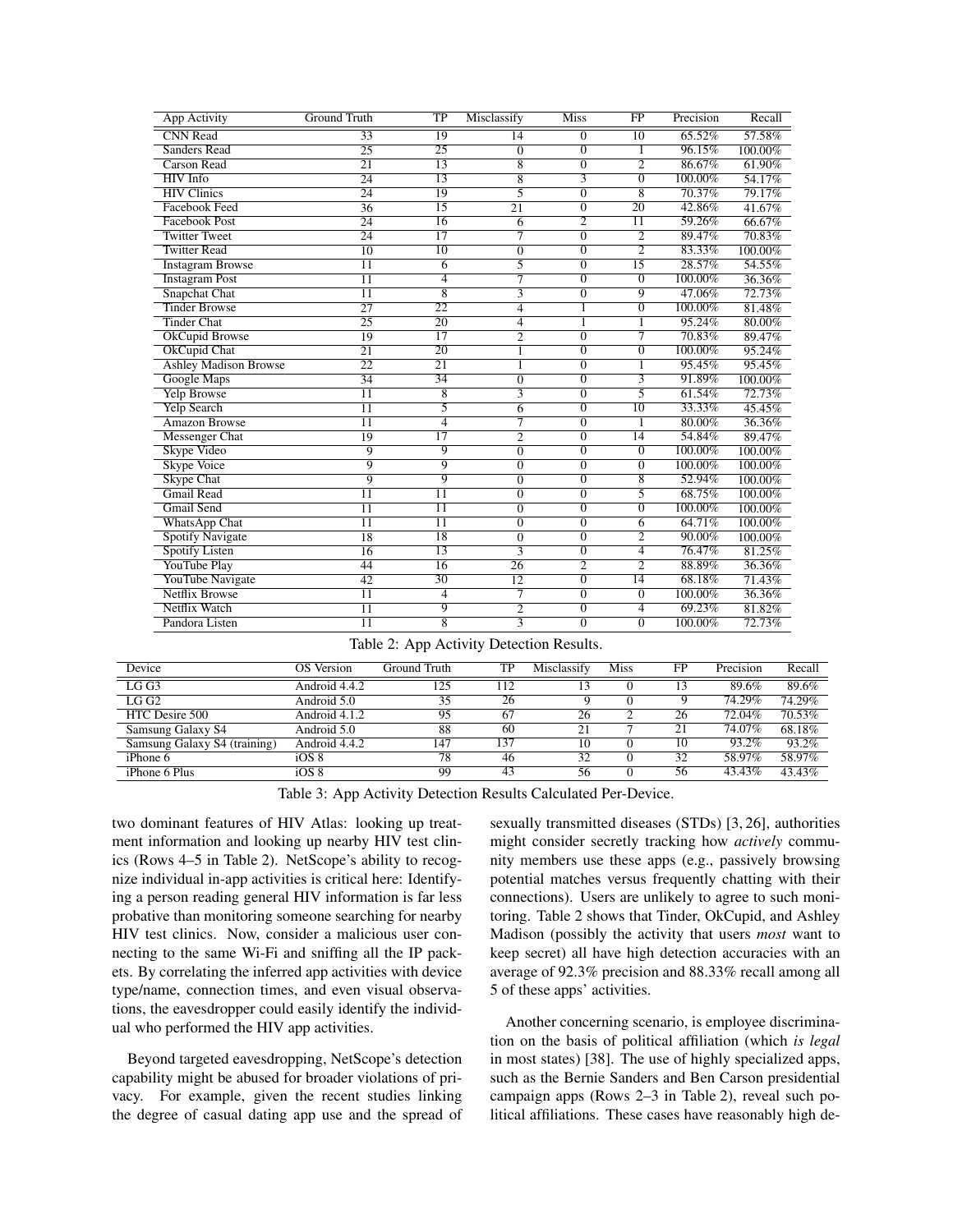tection accuracies: The Bernie Sanders app has only 1 false positive result yielding 96.15% precision and 100% recall; and the Ben Carson app has only 8 misclassifications yielding 86.67% precision and 61.9% recall.

# 5 Discussion

Imitation Attacks Like all statistical learning methods, NetScope can be vulnerable to imitation attacks — an attacker may invest a significant amount of effort to "replay" the exact traffic sent between a benign app and the servers it connects to. If the imitation was nearly identical to the original benign app, then NetScope may classify that device as performing the imitated app activities when in fact the user was not.

Traffic Obfuscation Defense To mitigate the privacy impacts highlighted in Section 4.4, developers may wish to degrade NetScope's effectiveness by adding *randomness* to an app's traffic behavior. This would require nontrivial changes to the app and servers involved. Obfuscated behaviors need to be generated for *each run* of that app to prevent NetScope from approximating the traffic during training. Because NetScope's models are server transaction specific, an app would need to obfuscate its traffic behavior for multiple servers that it connects to — incurring additional computation and network traffic overheads.

# 6 Related Work

Analysis of Encrypted Network Traffic Encrypted traffic has been the target of network analysis research for some time. A primary goal of this field of research has been fingerprinting website visits in encrypted traffic [4, 15, 17, 19, 21, 24, 30, 33, 42]. Several of these works have employed statistical analysis [4,30,39], naïve Bayes classifiers [17, 19, 22], and machine learning techniques [18,24]. Further, a recent study by Dyer et al. [13] found that traffic analysis countermeasures were still insufficient to prevent eavesdropping. Besides website fingerprinting there are many other works which analyze encrypted network traffic to uncover numerous other information leakages. One notable direction is the detection of languages, spoken words, or phrases in encrypted VoIP traffic [37, 40, 41].

NetScope shares a goal with these works: expose an information leak in secure communication. However, as discussed in Section 2, the design and usage of smartphones introduces a number of new challenges to mobile app traffic analysis.

Schneider et al. [28] extracted click-streams from passively monitored network traffic to identify user activities on social network sites. NetScope is also a passive network analysis tool which aims to detect user's activities, but the detection of website-based activities differs significantly from in-app user activities. Later, Verde et al. [32] proposed features which could track users behind a NAT. NetScope is similar to this work in that they both build and detect fingerprints from network flows, but NetScope aims for a more fine-grained identification (user's in-app activities). Also of note, Chen et al. [5] found a number of side-channel leakages in webapplications via traffic analysis which disclose sensitive information about its users.

Zhang et al. [45] proposed identifying coarse-grained user activities (e.g., web browsing, chatting, online gaming) via passive monitoring of 802.11 wireless traffic from laptops. Both this work and NetScope share similar adversary models and techniques, but NetScope's detection is significantly more fine-grained: detecting specific apps and activities. As discussed in Section 2, this work could hardly be ported to handle the challenges inherent in smartphone traffic analysis.

Smartphone Network Traffic Analysis To understand how smartphones were being used, many works aimed to model phone usage behavior [9, 27, 31, 43]. Among other features, ProfileDroid [36] analyzed network traffic to model an Android's usage. Falaki et al. [14] looked at how traffic patterns affect a smartphone's execution. Xu et al. [43] performed a large-scale investigation of apps' network usage and traffic invariants. Tongaonkar et al. [31] modeled app usage by tracking identifiers in ad libraries through traffic analysis. Building from these ideas, MAPPER [27] enforces per-app/user policies based on observed traffic patterns. Unfortunately, these works either rely on analysis of unencrypted network traffic [27, 31, 43], protocol identification [36], or on-device monitoring tools [14]; making these solutions poorly suited for spying on user's activities.

Networkprofiler [11] followed by FLOWR [44] automatically build traffic signatures of apps' unencrypted network communications. Unfortunately, modern apps use encrypted communication. Stöber et al. [29] aimed to identify the apps installed on an Android device by monitoring that device's network usage. NetScope builds from this idea to leverage many more network traffic features for much more fine-grained detection.

Most recently, Conti et al. [7, 8] found that the Facebook, Gmail, and Twitter apps produce different network patterns for several in-app activities. Both NetScope and this work detect smartphone user activities, but this work still relies on server name resolution and requires network traffic to have similar temporal order to the traffic signatures, which will hardly be the case due to the transient connectivity challenge.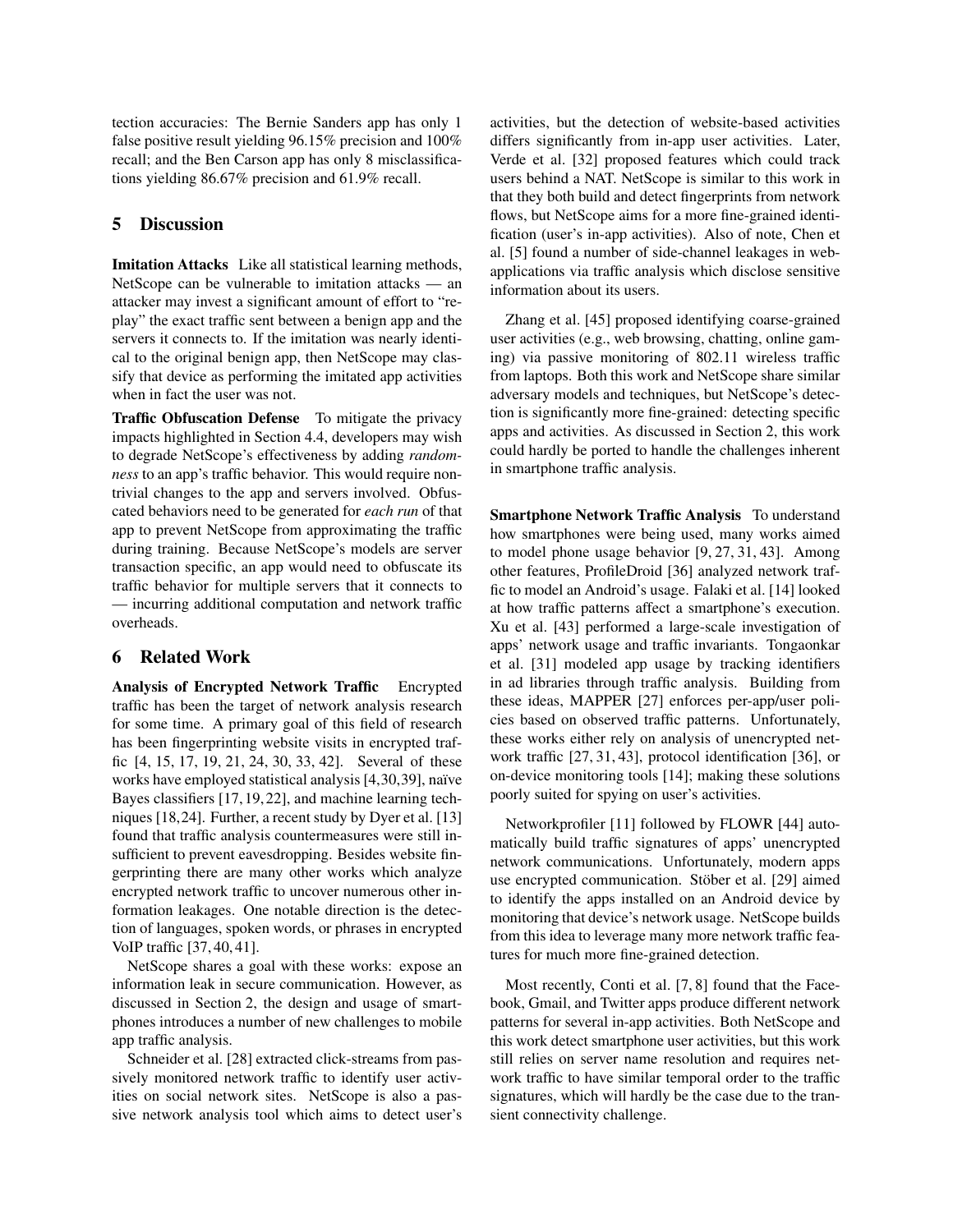# 7 Conclusion

Modern, highly specialized mobile apps leave behind fingerprints on their wireless network traffic's behavior. We have presented NetScope, a tool that leverages traffic behavioral clues to detect in-app user activities. NetScope automatically builds models for different activities from their measured traffic behaviors. The models can then be deployed in a NetScope detection module to perform inference of user activities with high accuracy *by observing only IP packet headers*, for both Android and iOS devices.

### Acknowledgments

We thank the anonymous reviewers for their insightful comments and suggestions. This work was supported in part by NSF under Award 1409668 and a gift from Cisco Systems. Any opinions, findings, and conclusions in this paper are those of the authors only and do not necessarily reflect the views of our sponsors.

#### References

- [1] AMALFITANO, D., FASOLINO, A. R., TRAMONTANA, P., DE CARMINE, S., AND MEMON, A. M. Using gui ripping for automated testing of android applications. In *Proc. IEEE/ACM International Conference on Automated Software Engineering* (2012).
- [2] AZIM, T., AND NEAMTIU, I. Targeted and depth-first exploration for systematic testing of android apps. In *Proc. Conference on Object-Oriented Programming Systems, Languages, and Applications* (2013).
- [3] BEYMER, M. R., WEISS, R. E., BOLAN, R. K., RUDY, E. T., BOURQUE, L. B., RODRIGUEZ, J. P., AND MORISKY, D. E. Sex on demand: geosocial networking phone apps and risk of sexually transmitted infections among a cross-sectional sample of men who have sex with men in los angeles county. *Sexually Transmitted Infections* (2014).
- [4] CAI, X., ZHANG, X. C., JOSHI, B., AND JOHNSON, R. Touching from a distance: Website fingerprinting attacks and defenses. In *Proc. CCS* (2012).
- [5] CHEN, S., WANG, R., WANG, X., AND ZHANG, K. Sidechannel leaks in web applications: A reality today, a challenge tomorrow. In *Proc. IEEE S&P* (2010).
- [6] COMPARETTI, P. M., WONDRACEK, G., KRUEGEL, C., AND KIRDA, E. Prospex: Protocol specification extraction. In *Proc. IEEE S&P* (2009).
- [7] CONTI, M., MANCINI, L. V., SPOLAOR, R., AND VERDE, N. V. Can't you hear me knocking: Identification of user actions on android apps via traffic analysis. In *Proc. ACM Conference on Data and Application Security and Privacy* (2015).
- [8] CONTI, M., MANCINI, L. V., SPOLAOR, R., AND VERDE, N. V. Analyzing android encrypted network traffic to identify user actions. *IEEE Transactions On Information Forensics and Security 11*, 1 (2016).
- [9] COULL, S. E., AND DYER, K. P. Traffic analysis of encrypted messaging services: Apple imessage and beyond. *ACM SIG-COMM Computer Communication Review 44*, 5 (2014).
- [10] CUI, W., KANNAN, J., AND WANG, H. J. Discoverer: Automatic protocol reverse engineering from network traces. In *Proc. USENIX Security Symposium* (2007).
- [11] DAI, S., TONGAONKAR, A., WANG, X., NUCCI, A., AND SONG, D. Networkprofiler: Towards automatic fingerprinting of android apps. In *Proc. IEEE INFOCOM* (2013).
- [12] DUG SONG AND CONTRIBUTORS. dpkt. https://dpkt. readthedocs.org/en/latest/index.html, 2015.
- [13] DYER, K. P., COULL, S. E., RISTENPART, T., AND SHRIMP-TON, T. Peek-a-boo, I still see you: Why efficient traffic analysis countermeasures fail. In *Proc. IEEE S&P* (2012).
- [14] FALAKI, H., LYMBEROPOULOS, D., MAHAJAN, R., KAN-DULA, S., AND ESTRIN, D. A first look at traffic on smartphones. In *Proc. ACM Internet Measurement Conference* (2010).
- [15] GONG, X., KIYAVASH, N., AND BORISOV, N. Fingerprinting websites using remote traffic analysis. In *Proc. CCS* (2010).
- [16] HAFFNER, P., SEN, S., SPATSCHECK, O., AND WANG, D. Acas: automated construction of application signatures. In *Proc. ACM SIGCOMM Workshop on Mining Network Data* (2005).
- [17] HERRMANN, D., WENDOLSKY, R., AND FEDERRATH, H. Website fingerprinting: attacking popular privacy enhancing technologies with the multinomial naïve-bayes classifier. In *Proc. ACM Workshop on Cloud Computing Security* (2009).
- [18] LI, W., AND MOORE, A. W. A machine learning approach for efficient traffic classification. In *Proc. IEEE Symposium on Modeling, Analysis, and Simulation of Computer and Telecommunication Systems* (2007).
- [19] LIBERATORE, M., AND LEVINE, B. N. Inferring the source of encrypted http connections. In *Proc. CCS* (2006).
- [20] MA, J., LEVCHENKO, K., KREIBICH, C., SAVAGE, S., AND VOELKER, G. M. Unexpected means of protocol inference. In *Proc. ACM Internet Measurement Conference* (2006).
- [21] MILLER, B., HUANG, L., JOSEPH, A. D., AND TYGAR, J. D. I know why you went to the clinic: Risks and realization of https traffic analysis. In *Privacy Enhancing Technologies* (2014).
- [22] MOORE, A. W., AND ZUEV, D. Internet traffic classification using bayesian analysis techniques. In *Proc. ACM SIGMETRICS International Conference on Measurement and Modeling of Computer Systems.* (2005).
- [23] NIELSEN. An Era of Growth: The Cross-Platform Report Q4 2013. http://www.nielsen.com/us/en/ insights/reports/2014/an-era-of-growth-thecross-platform-report.html, 2014.
- [24] PANCHENKO, A., NIESSEN, L., ZINNEN, A., AND ENGEL, T. Website fingerprinting in onion routing based anonymization networks. In *Proc. ACM Workshop on Privacy in the Electronic Society* (2011).
- [25] PEDREGOSA, F., VAROQUAUX, G., GRAMFORT, A., MICHEL, V., THIRION, B., GRISEL, O., BLONDEL, M., PRETTEN-HOFER, P., WEISS, R., DUBOURG, V., VANDERPLAS, J., PAS-SOS, A., COURNAPEAU, D., BRUCHER, M., PERROT, M., AND DUCHESNAY, E. Scikit-learn: Machine learning in Python. *Journal of Machine Learning Research* (2011).
- [26] RI.GOV PRESS RELEASES. Rhode Island HEALTH Releases New Data on Infectious Syphilis, Gonorrhea, and HIV. http: //www.ri.gov/press/view/24889, 2015.
- [27] SAPIO, A., LIAO, Y., BALDI, M., RANJAN, G., RISSO, F., TONGAONKAR, A., TORRES, R., AND NUCCI, A. Per-user policy enforcement on mobile apps through network functions virtualization. In *Proc. ACM Workshop on Mobility in the Evolving Internet Architecture* (2014).